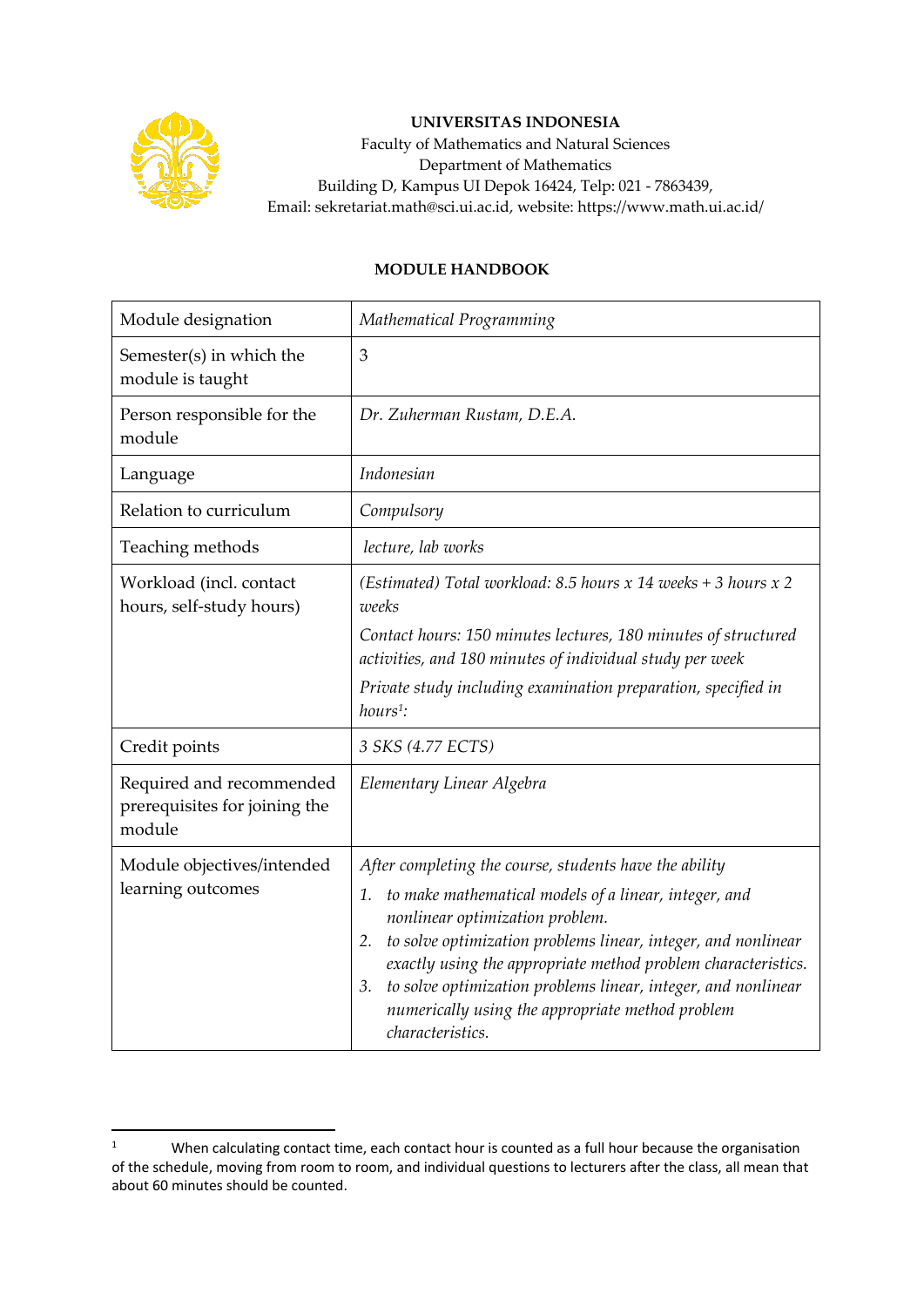| Content                               | <b>Optimization Model and Linear Programming</b><br>1.<br>Linear Programming: Eligible area, set convex<br>2.<br>3.<br>Linear Programming: Graphic Method, Simplex Method<br>Linear Programming: The Principle of Duality<br>4.<br><b>Integer Programming</b><br>5.<br><b>Nonlinear Programming</b><br>6.                                                                                                                                                                      |
|---------------------------------------|--------------------------------------------------------------------------------------------------------------------------------------------------------------------------------------------------------------------------------------------------------------------------------------------------------------------------------------------------------------------------------------------------------------------------------------------------------------------------------|
| <b>Examination</b> forms              | 7.<br>Quadratic Programming<br>Assignment (homework)<br>1.<br>Mid-term examination<br>2.<br>Final examinations<br>3.                                                                                                                                                                                                                                                                                                                                                           |
| Study and examination<br>requirements | The final mark will be weighted as follows:<br>Assignment (homework) (30%)<br>1.<br>Mid-term examination (35%)<br>2.<br>Final examinations (35%)<br>3.<br>To succesfully pass the module it requires minimum 55% of the<br>total mark.<br>Mark<br>Grade<br>$85 - 100$<br>$\overline{A}$<br>$80 - 85$<br>$A-$<br>$75 - 80$<br>$B+$<br>$70 - 575$<br>$\boldsymbol{B}$<br>$65 - 570$<br>$B-$<br>$60 - 565$<br>$C+$<br>$55 - 60$<br>$\mathcal{C}$<br>$40 - 55$<br>D<br>E<br>$<$ 40 |